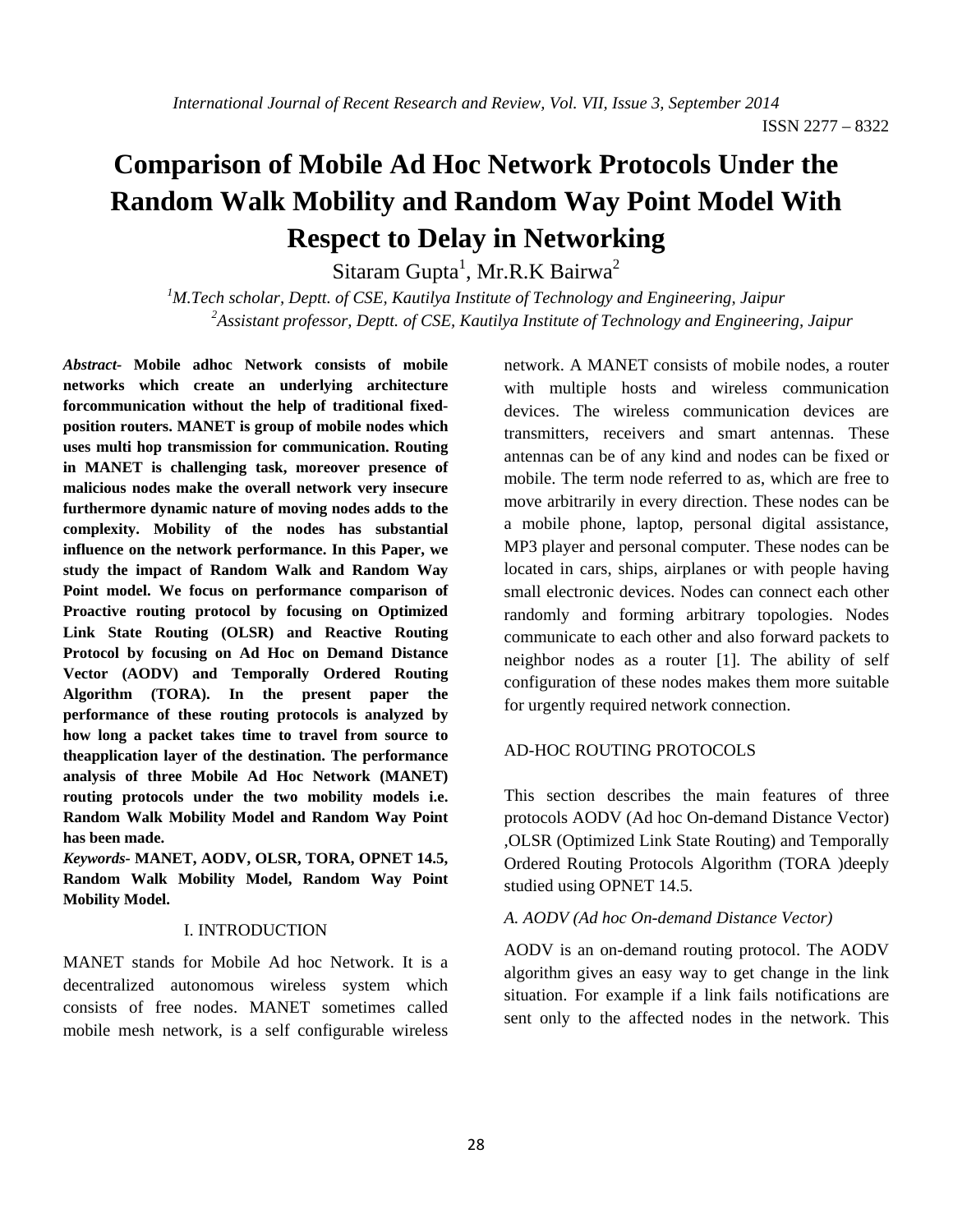notification cancels all the routes through this affected node. It builds unicast routes from source to destination and that's why the network usage is least. Since the routes are build on demand so the network traffic is minimum. AODV does not allow keeping extra routing which is not in use. If two nodes wish to establish a connection in an ad hoc network then AODV is responsible to enable them to build a multi-hop route. AODV uses Destination Sequence Numbers (DSN) to avoid counting to infinity that is why it is loop free. This is the characteristic of this algorithm. When a node send request to a destination, it sends its DSNs together with all routing information. It also selects the most favorable route based on the sequence number [2-4].

## *B. OLSR (Optimized Link State Routing)*

It is a proactive routing protocol and is also called as table driven protocol because it permanently stores and updates its routing table. OLSR keeps track of routing table in order to provide a route if needed. OLSR can be implemented in any ad hoc network. Due to its nature OLSR is called as proactive routing protocol. All the nodes in the network do not broadcast the route packets. Just Multipoint Relay (MPR) nodes broadcast route packets. These MPR nodes can be selected in the neighbor of source node. Each node in the network keeps a list of MPR nodes.

This MPR selector is obtained from HELLO packets sending between in neighbor nodes. These routes are built before any source node intends to send a message to a specified destination. Each and every node in the network keeps a routing table. This is the reason the routing overhead for OLSR is minimum than other reactive routing protocols and it provide a shortest route to the destination in the network. There is no need to build the new routes, as the existing in use route does not increase enough routing overhead. It reduces the route discovery delay [5].

# *C. TORA (Temporally Ordered Routing Algorithm)*

TORA is a routing algorithm. It is mainly used in MANETs to enhance scalability. TORA is an adaptive routing protocol. It is therefore used in multi-hop

networks. A destination node and a source node are set. TORA establishes scaled routes between the source and the destination using the Directed Acyclic Graph (DAG) built in the destination node. This algorithm does not use "shortest path" theory, it is considered secondary. TORA builds optimized routes using four messages. Its starts with a Query message followed by an Update message then clear message and finally Optimizations message. This operation is performed by each node to send various parameters between the source and destination node. The parameters include time to break the link (t), the originator id (oid), Reflection indication bit (r), frequency sequence (d) and the nodes id (i). The first three parameters are called the reference level and last two are offset for the respective reference level. Links built in TORA are referred to as "heights", and the flow is from high to low. At the beginning, the height of all the nodes is set to NULL i.e.  $(-,-,-,i)$  and that of the destination is set to (0,0,0,0,dest). The heights are adjusted whenever there is a change in the topology. A node that needs a route to a destination sends a query message with its route required flag. A query packet has a node id of the intended destination. When a query packet reaches a node with information about the destination node, a response known as an Update is sent on the reverse path [6].

In 2012, Vishal Sharma *et.al* [3] have evaluated the performance of AODV and DSR reactive routing protocols in MANET network using GSM quality voice traffic by calculating matrices such as voice end-to-end delay, network load, throughput and number of hops per route, route discovery time, and voice traffic-sent and -received using OPNET Modeler 14.5. From this paper it is concluded that AODV routing protocol has lowest end-to-end and lower network load as compare to DSR. Also, AODV has maximum average throughput and traffic received as compare to DSR. The DSR routing protocol does not scale well with large sized networks. Simulation results also showed that AODV reactive routing protocol is the best suited for MANET networks in dense population of nodes,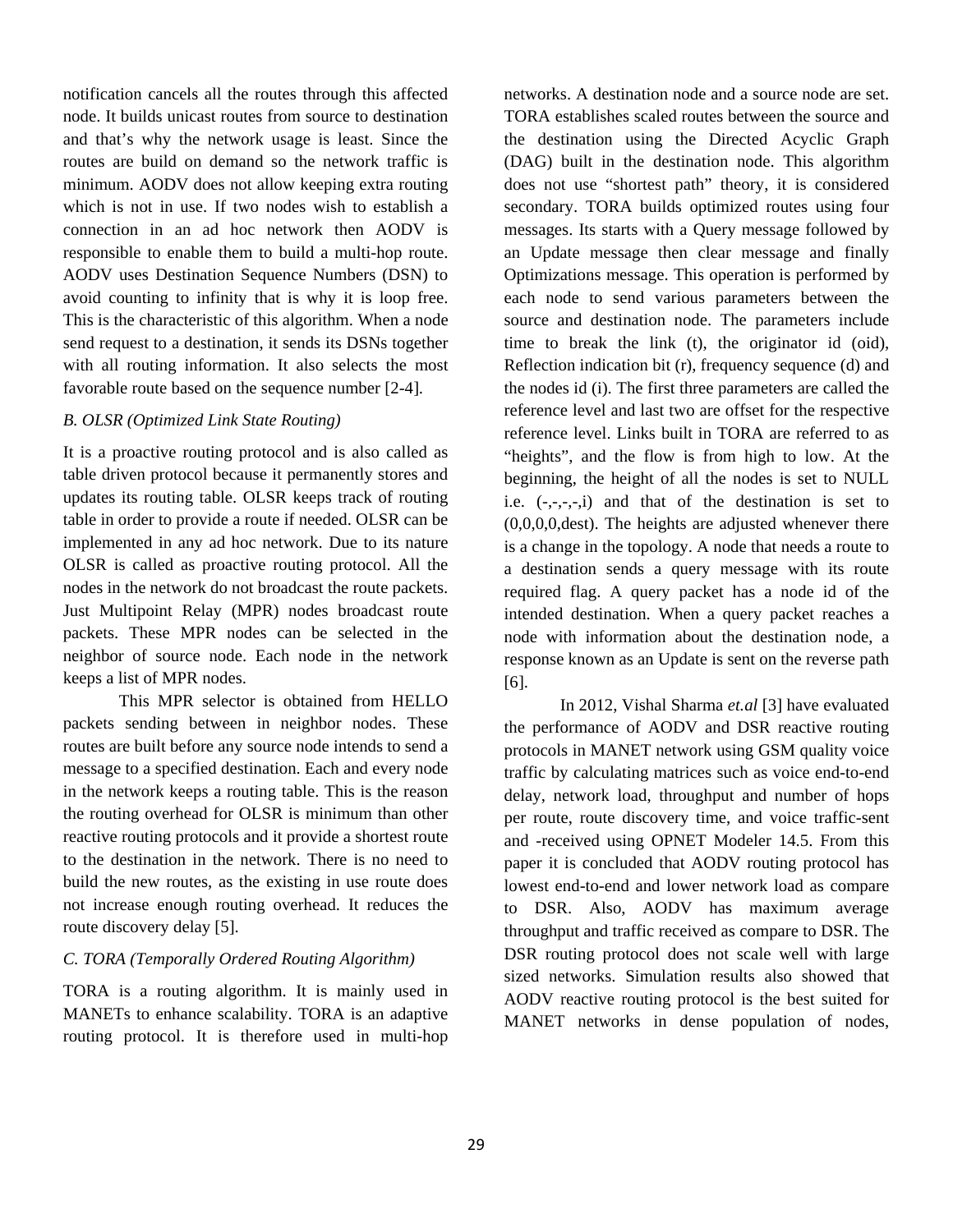whereas, DSR has very poor QoS in high populated node networks with GSM voice traffic data. In 2009, Liu Tie-yuanetal *et.al* [7] presented a comparative study on entity mobility models. Firstly, both the advantages and disadvantages of four typical entity mobility models are summarized; these models include the Random Walk model (RW), the Random Way Point model (RWP), the Random Direction model (RD)and the Markov Random Path model (MRP). Secondly, focus on primary parameters of these models, effects of both the speed and the pause time on the performance metric of MANET routing protocols are analyzed. Finally, with the help of the NS-2 simulator, the effect of different entity mobility models on the performance of MANET routing protocols is analyzed.

## II. SIMULATION SETUP

We have analyzed and observed the performance of MANET network under two scenarios with varying number of nodes and specific performance parameters.

| Parameter                | Value             |  |  |  |
|--------------------------|-------------------|--|--|--|
| Simulator                | Opnet 14.5        |  |  |  |
| Area                     | $3.5\times3.5$ Km |  |  |  |
| Wireless MAC             | 802.11            |  |  |  |
| Number of Nodes          | 50, 100           |  |  |  |
| <b>Mobility Model</b>    | Walk.<br>Random   |  |  |  |
|                          | Random waypoint   |  |  |  |
|                          | Mobility          |  |  |  |
| Data Rate                | 11 Mbps           |  |  |  |
| <b>Routing Protocols</b> | AODV, OLSR and    |  |  |  |
|                          | <b>TORA</b>       |  |  |  |
| <b>Simulation Time</b>   | 5 Minutes         |  |  |  |
| Traffic                  | CBR, VBR, TCP     |  |  |  |

Table I Simulation parameters

### III. RESULTS AND DISCUSSION

Delay: Delay indicates how long a packet takes time to travel from the CBR, VBR or TCP source to theapplication layer of the destination. This includes all possible delays caused by buffering during route discovery latency, queuing at the interface queue, retransmission delays at the MAC, propagation and transfer times of data packets.







Fig. 2 Delay (50 Nodes Random Way Point)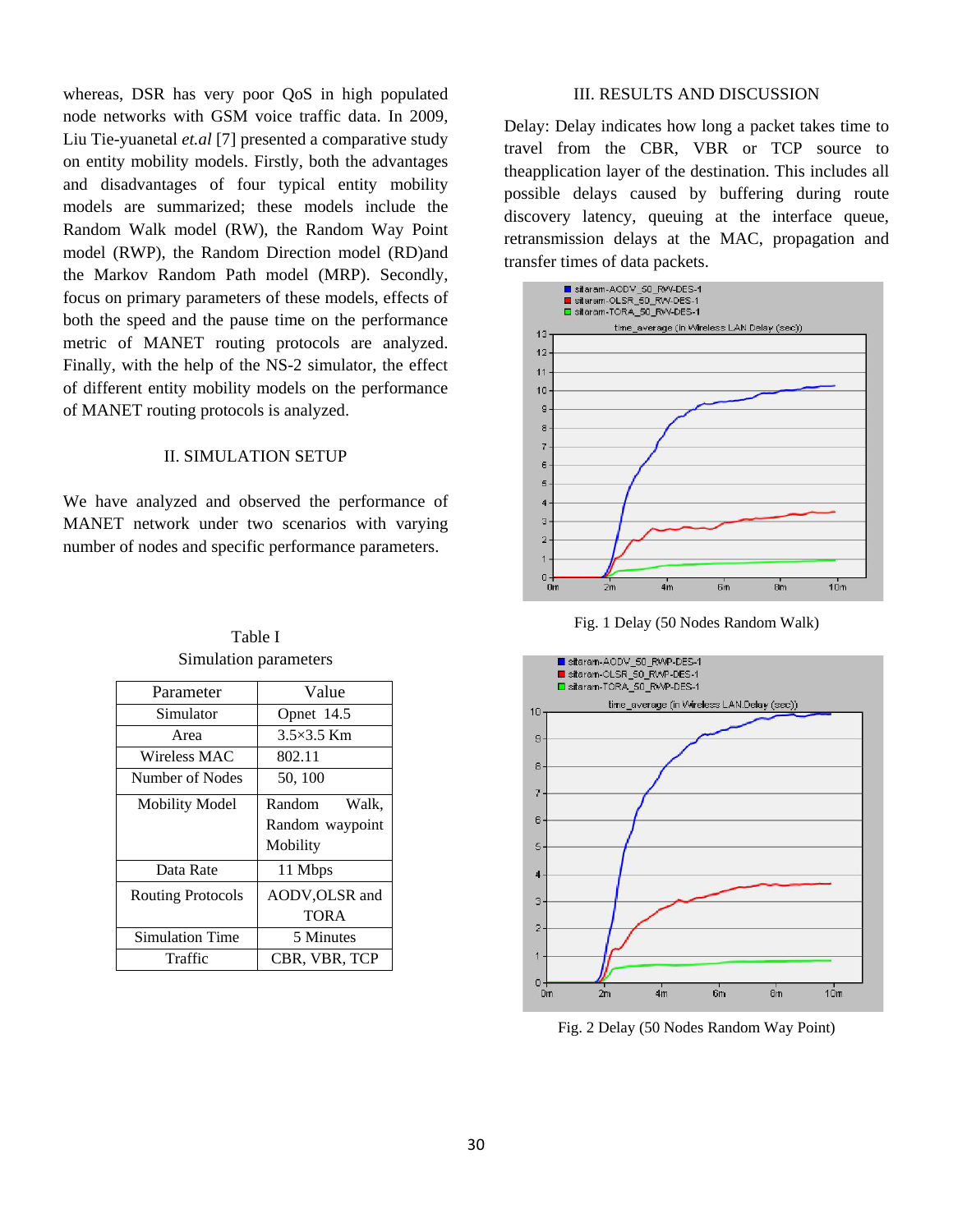

Fig. 3 Delay (100 Nodes Random Walk)



Fig. 4 Delay (100 Nodes Random Way Point)

Figures 1, 2, 3  $\&$  4 provide comparative analysis for delay under both mobility models and varying density. Again OLSR outperforms both AODV and TORA in terms of end to end delay experienced in the network. AODV protocol under both Random Way Point and

Random Walk Mobility Model experiences high delay. Thus it is observed that Random Walk Mobility model performs better than Random Way Point in terms of delay and OLSR remains more consistent than other two protocols.

Table II Comparison Table

| Delay               | <b>AODV</b>    |                       | <b>OLSR</b>    |                        | <b>TORA</b>    |                        |
|---------------------|----------------|-----------------------|----------------|------------------------|----------------|------------------------|
|                     | Random<br>Walk | Random<br>Way<br>Walk | Random<br>Walk | Random<br>Way<br>Point | Random<br>Walk | Random<br>Way<br>Point |
| 50<br><b>Nodes</b>  | 10.2           | 10.01                 | 3.57           | 3.79                   |                | 0.89                   |
| 100<br><b>Nodes</b> | 13.36          | 13.65                 | 3.12           | 3.32                   | 3.37           | 6.45                   |

## IV. CONCLUSION

Present paper reports the performance of time delay of a packet with two different mobility models i.e. Random Walk model and Random Way point Mobility model and TCP, CBR and VBR as traffic type while taking 50 and 100 as the node density.

A comparison of above has been made in between three Ad-Hoc Routing Protocols AODV (Ad hoc On-demand Distance Vector), OLSR (Optimized Link State Routing) and Temporally Ordered Routing Protocols Algorithm (TORA) deeply studied using OPNET 14.5.

From the extensive simulation results, it is found that OLSR shows the best performance in terms of time delay experience of network. Moreover, Random Walk Mobility model performs better than Random Way Point in terms of delay and OLSR is more efficient than AODV and TORA.

In future, the node density can be varied to study its impact on the performance of the routing protocols and thus check their efficiency as the nodes increase. Doing so would bring out the contrast between the two mobility models and thus help in making reaching accurate conclusions.